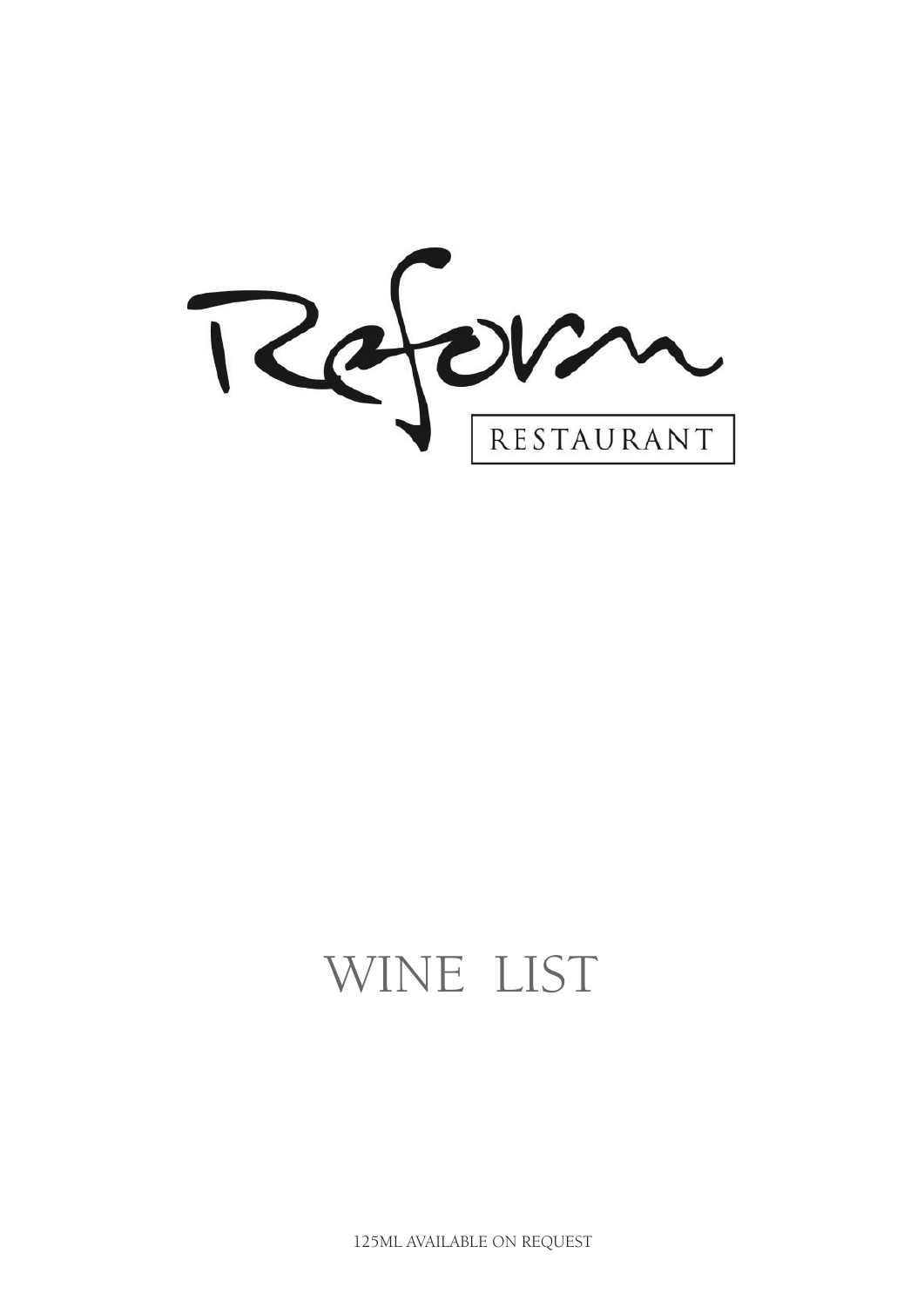



For over 30 years nyetimber has had a single aim: to make the finest english sparkling wine, one to rival the very best sparkling wines in the world. Uncompromising in its approach, nyetimber redefines tastes and attitudes towards english sparkling wine, achieving exceptional quality and consistency in each of its vintages.

Behind the world-class sparkling wines of nyetimber is its visionary owner, eric heerema, and two winemakers – cherie spriggs and brad greatrix –who have expertly crafted and nurtured nyetimber wines since 2007.

|                |                                                                                                                                                                                                                                                                                                 | 125 <sub>ML</sub> | <b>BOTTLE</b> |
|----------------|-------------------------------------------------------------------------------------------------------------------------------------------------------------------------------------------------------------------------------------------------------------------------------------------------|-------------------|---------------|
| 1              | NYETIMBER CLASSIC BRUT, WEST SUSSEX, ENGLAND V/VV<br>Nyetimber, in West Sussex, are one of the UK's leading sparkling wine producers<br>and produce wines comparable with those of Champagne. Creamy and refined<br>with notes of toasted nuts, freshly baked brioche and white fleshed fruits. | £12.00            | £55.00        |
| 2              | NYETIMBER DEMI-SEC 'CUVEE CHERIE', WEST SUSSEX, ENGLAND V/VV<br>This cuvee has the delicate sweetness of honey notes, balanced with pure citrus<br>lemon and tangerine flavours and a refreshing minerality.                                                                                    |                   | £63.00        |
| 3              | NYETIMBER BLANC DE BLANCS 2013, WEST SUSSEX, ENGLAND V/VV<br>This Blanc de Blancs shows Nyetimber's classic signature of delicate floral and<br>citrus aromas followed by subtle vanilla and toast flavours.                                                                                    |                   | £72.00        |
| $\overline{4}$ | NYETIMBER ROSÉ, WEST SUSSEX, ENGLAND V/VV<br>Aromas of red fruits with intriguing spice notes of anise and lavender. The palate<br>has a creamy round texture with redcurrant, raspberry and cherry flavours.                                                                                   | £15.00            | £74.00        |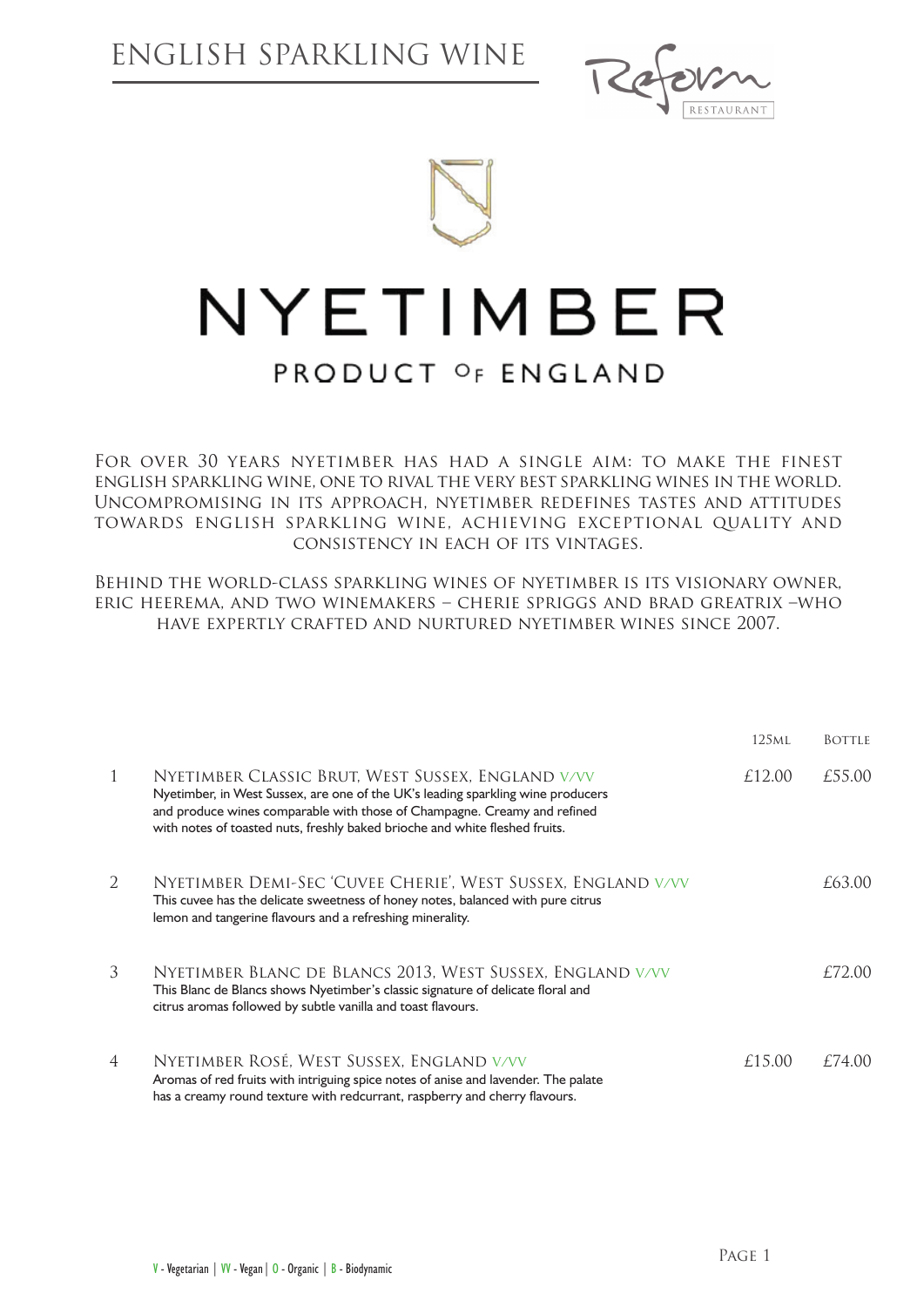#### CHAMPAGNE & SPARKLING



|    |                                                                                                                                                                                                                                                                                                                                                                                                                                                                                                 | 125 <sub>ML</sub> | <b>BOTTLE</b> |
|----|-------------------------------------------------------------------------------------------------------------------------------------------------------------------------------------------------------------------------------------------------------------------------------------------------------------------------------------------------------------------------------------------------------------------------------------------------------------------------------------------------|-------------------|---------------|
| 10 | PROSECCO MILLESIMATO D.O.C.G ROSÉ, VILLA SANDI V/VV<br>VENETO - ITALY                                                                                                                                                                                                                                                                                                                                                                                                                           |                   | £32.00        |
|    | The aroma is fruity and flowery with hints of ripe golden apple and small<br>mountain flowers. The dry, fresh and flavoursome sensation on the palate is<br>followed by a fruity and harmonious aftertaste.                                                                                                                                                                                                                                                                                     |                   |               |
| 11 | PROSECCO IL FRESCO SPUMANTE D.O.C, VILLA SANDI V/VV<br>TREVISO - ITALY<br>An intensely fruity aroma with hints of ripe golden apple and a flowery note<br>reminiscent of acacia flowers.                                                                                                                                                                                                                                                                                                        | £8.00             | £32.00        |
| 12 | <b>GARDET BRUT TRADITION V/VV</b><br>CHIGNY-LES-ROSES<br>Wonderful richness and elegance, with a citrus and dried fruit palate and great<br>freshness on the finish.                                                                                                                                                                                                                                                                                                                            | £11.50            | £48.00        |
| 13 | LAURENT-PERRIER BRUT V/VV<br><b>TOURS-SUR-MARNE</b><br>A fresh style that is not too dry and can be enjoyed anytime, with or<br>without food.                                                                                                                                                                                                                                                                                                                                                   | £15.00            | £70.00        |
| 14 | <b>BOLLINGER SPECIAL CUVÉE</b><br>AŸ<br>This superb Champagne is pale gold in colour with biscuity flavours.<br>On the nose hints of vanilla combine with apple, pears and white fruits. A rich,<br>soft and flavoursome palate.                                                                                                                                                                                                                                                                |                   | £85.00        |
| 15 | LAURENT-PERRIER ULTRA BRUT V/VV<br>TOURS-SUR-MARNE<br>Very pale and crystal-bright in colour. Intense and complex on the nose, with<br>a wide range of aromas, including citrus and white fruit and flowers, such as<br>honeysuckle. Bone dry and elegant on the palate, it makes a perfect aperitif.                                                                                                                                                                                           |                   | £90.00        |
| 16 | LAURENT-PERRIER CUVEE ROSÉ RESERVE V/VV<br>TOURS-SUR-MARNE<br>On the palate it is precise and very crisp with a lasting impression of<br>freshnessand has hints of soft red fruits, such as strawberries and raspberries.<br>A classic.                                                                                                                                                                                                                                                         |                   | £99.00        |
| 17 | LAURENT-PERRIER GRAND SIECLE LA CUVEE V/VV<br><b>TOURS-SUR-MARNE</b><br>Laurent Perrier's top cuvee, in the glass this is starry bright with a fine<br>effervescence. It has an intense and complex nose of slightly candied citrus<br>fruits, fresh pastry, grilled almonds and subtle hints of honey and gingerbread.                                                                                                                                                                         |                   | £195.00       |
| 18 | DOM PERIGNON 1998 MAGNUM (ONLY ONE LEFT!)<br>Dom Perignon is probably the most famous Champagne in the world. Its<br>regarded by many as the height of luxury and indulgence. The 1998 is the best<br>Dom Perignon since at least 1990 and probably long before. Wonderful notes<br>of fresh almond and grapefruit on the nose gradually lead into cashew nut and<br>spices complemented by lightly toasted brioche. A satin like texture unfurls on<br>the palate, embracing and caressing it. |                   | £595.00       |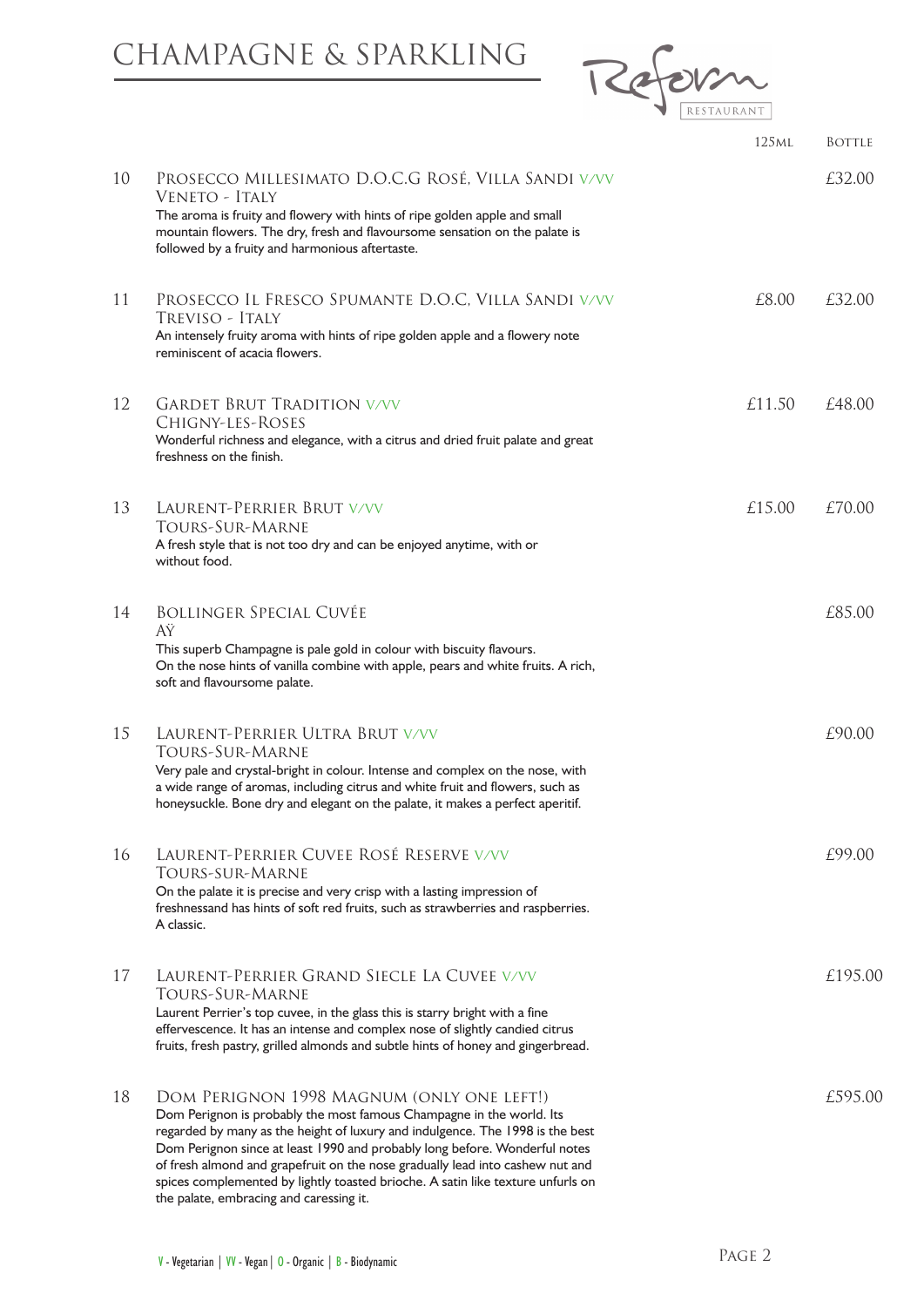#### ENGLISH WHITE &

# SPARKLING WINES



| 20 | DART VALLEY RESERVE, SHARPHAM ESTATE, V/VV<br>DEVON, ENGLAND<br>A very delicate and dry style imparting a subtle tang of lemon and lime zest<br>over a herbal tinged palate.                                                                                                                    | £8.70 | £11.40            | £34.00        |
|----|-------------------------------------------------------------------------------------------------------------------------------------------------------------------------------------------------------------------------------------------------------------------------------------------------|-------|-------------------|---------------|
| 21 | <b>BOLNEY LYCHGATE WHITE (BACCHUS) V/VV</b><br><b>WEST SUSSEX, ENGLAND</b><br>Classic elderflower and gooseberry with savoury notes of white pepper and<br>citrus undertones.                                                                                                                   |       |                   | £39.50        |
| 22 | BOLNEY ROSÉ, WEST SUSSEX, ENGLAND V/VV<br>Fragrance of gardenia, raspberry and lychee but its full palate makes it ideal for<br>year round drinking. Linger over its fresh gooseberry and apple flavours and<br>smooth finish with a hint of vanilla fudge.                                     |       |                   | £39.50        |
|    |                                                                                                                                                                                                                                                                                                 |       | 125 <sub>ML</sub> | <b>BOTTLE</b> |
| 1  | NYETIMBER CLASSIC BRUT, WEST SUSSEX, ENGLAND V/VV<br>Nyetimber, in West Sussex, are one of the UK's leading sparkling wine producers<br>and produce wines comparable with those of Champagne. Creamy and refined<br>with notes of toasted nuts, freshly baked brioche and white fleshed fruits. |       | £12.00            | £55.00        |
| 2  | NYETIMBER DEMI-SEC 'CUVEE CHERIE', WEST SUSSEX, ENGLAND V/VV<br>This cuvee has the delicate sweetness of honey notes, balanced with pure citrus<br>lemon and tangerine flavours and a refreshing minerality.                                                                                    |       |                   | £63.00        |
| 3  | NYETIMBER BLANC DE BLANCS 2013, WEST SUSSEX, ENGLAND V/VV<br>This Blanc de Blancs shows Nyetimber's classic signature of delicate floral and<br>citrus aromas followed by subtle vanilla and toast flavours.                                                                                    |       |                   | £72.00        |
| 4  | NYETIMBER ROSÉ, WEST SUSSEX, ENGLAND V/VV<br>Aromas of red fruits with intriguing spice notes of anise and lavender. The palate<br>has a creamy round texture with redcurrant, raspberry and cherry flavours.                                                                                   |       | £15.00            | £74.00        |

175ml 250ml Bottle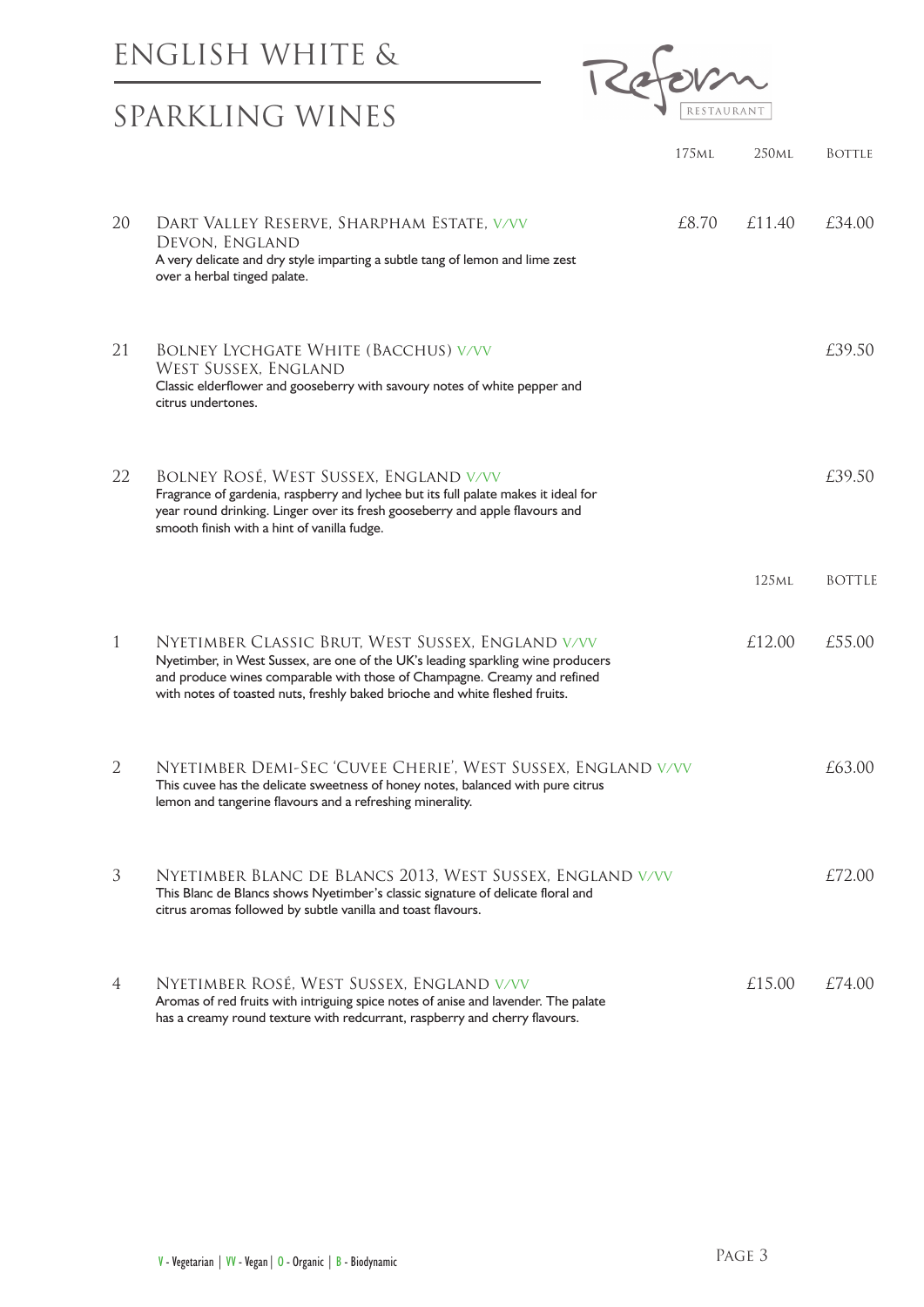#### CELLAR SELECTION

#### WHITE



|            |                                                                                                                                                                                                                                                                                   | <b>BOTTLE</b> |
|------------|-----------------------------------------------------------------------------------------------------------------------------------------------------------------------------------------------------------------------------------------------------------------------------------|---------------|
| 30         | CHATEAU LAFONT-MENAUT BLANC 2018<br>PESSAC-LEOGNAN, BORDEAUX<br>This oak-aged wine displays the wonderful freshness and minerality of the<br>Sauvignon grape, coupled with aromas of white flowers and exotic ripe fruit on<br>the palate with lovely depth to the finish.        | £47.00        |
| 31         | POUILLY FUMÉ 2020, CHÂTEAU DE TRACY V/VV<br>LOIRE - FRANCE<br>Pale gold with silver highlights. Strong initial aromas of boxwood, cedar,<br>blackcurrant buds and redcurrants.                                                                                                    | f.54.00       |
| 32         | CHARDONNAY 2013/14 - CLOS DU GAT<br>Judean Hills - Israel<br>Bright pale yellow colour, gentle and elegant on the nose with hints of spice,<br>orange blossoms and citrus fruits. Fresh with good acidity.                                                                        | £63.00        |
| 33         | CHASSAGNE-MONTRACHET 1ER CRU CAILLERETS 2012/13 GUY AMIOT<br><b>BURGUNDY - FRANCE</b><br>Round, ripe, almost- Meursault-like in its creamy texture, it showed sweet<br>notes of ripe apples touched with a nice honeyed tone.                                                     | £82.00        |
| <b>RED</b> |                                                                                                                                                                                                                                                                                   |               |
| 34         | TELEGRAMME 2016, LE VIEUX TELELGRAPHE - CHATEAUNEUF DU PAPE<br>RHONE - FRANCE V/VV<br>Warm, pepper and spice with sage and thyme herbal notes, deep dark rich fruit<br>on the palate. Powerful yet elegant, these wines are highly sought after around<br>the world.              | £55.00        |
| 35         | LA LUNA (BORDEAUX BLEND) 2012/13, AVONDALE ESTATE B<br>PAARL - SOUTH AFRICA<br>Dark purple in colour with classic berry aromas and a hint of tobacco leaf. On<br>the palate there are layers of mineral intense fruit, with gentle tannins and a<br>lovely freshness to the wine. | £59.00        |
| 36         | CABERNET SAUVIGNON 2014, JORDAN ESTATE, V<br>ALEXANDER VALLEY, SONOMA, USA<br>The palate has a velvety richness that coats the mouth in concentrated flavors<br>of blackberries and cassis, laced with fine tannins from seamlessly integrated,<br>new French oak.                | £96.00        |
| 37         | VOSNE-ROMANEE 2011 DOMAINE ROBERT ARNOUX O<br><b>BURGUNDY - FRANCE</b><br>A lovely fine purple wine with a beautiful perfume. It is heady but balanced; a<br>thing of beauty. It is very stylish, with real concentration through the middle and<br>has grace and persistence.    | £125.00       |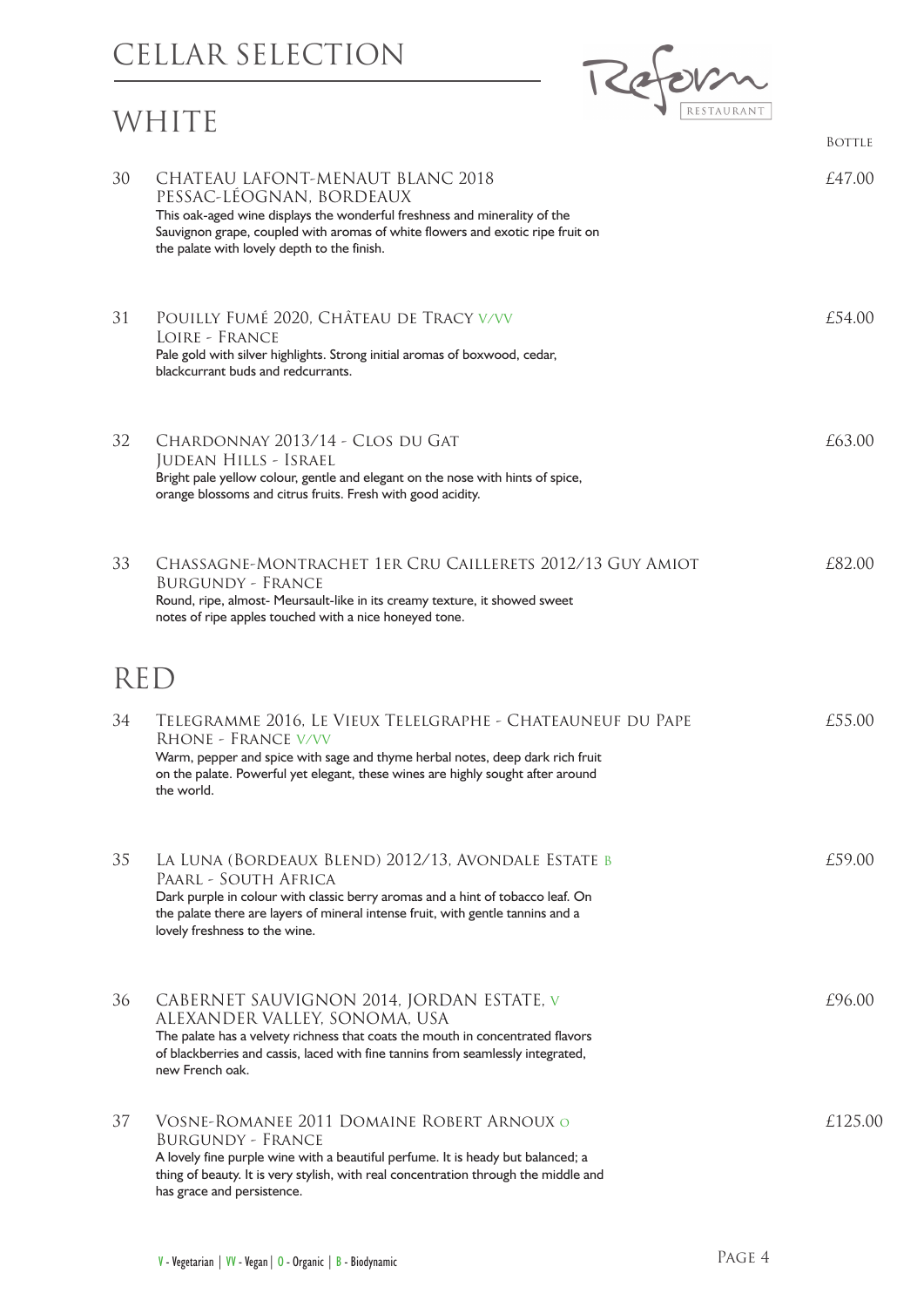# WINES BY THE GLASS



#### WHITE

|    |                                                                                                                                                                                                                                                                                                                 | 175 <sub>ML</sub> | 250ml  | <b>BOTTLE</b> |
|----|-----------------------------------------------------------------------------------------------------------------------------------------------------------------------------------------------------------------------------------------------------------------------------------------------------------------|-------------------|--------|---------------|
| 40 | SAUVIGNON BLANC, LE CHARME V/VV<br><b>GASCOGNY - FRANCE</b><br>Overt bouquet with classical gooseberry pungency. Refreshing and quenching<br>on the palate.                                                                                                                                                     | £6.00             | £7.80  | £23.00        |
| 42 | SAUVIGNON BLANC, KURAKA<br><b>MARLBOROUGH - NEW ZEALAND</b><br>Beautiful aromas of tropical fruit and limes with restrained crushed herb notes.                                                                                                                                                                 | £8.20             | £10.80 | £32.00        |
| 50 | VIURA, CAMPO NUEVO V/VV<br>NAVARRA - SPAIN<br>A dry and fresh white from Navarra in Spain. The main flavours are of citrus<br>and apple and it has mineral notes.                                                                                                                                               | £5.60             | £7.30  | £21.50        |
| 51 | PINOT GRIGIO, CA' TESORE<br>VENETO - ITALY<br>The nose has hints of lemon balm, green apple and pear and the palate is dry<br>and zesty with vibrant floral notes. Good sustained finish!                                                                                                                       | £6.00             | £7.80  | £23.00        |
| 55 | VERDEJO ORO DE CASTILLA V/VV<br>RUEDA - SPAIN<br>Citrus, green apple and white fruits, overlaid with ripe elderflower and a hint<br>of wet stones and lime juice.                                                                                                                                               | £7.90             | £10.50 | £31.00        |
| 60 | GRÜNER VELTLINER, TALISMAN<br><b>TOKAY - HUNGARY</b><br>Dry in style, this Grüner Veltliner has bright aromas of citrus fruit and green<br>herbs balanced with white pepper and warm spice.                                                                                                                     | £6.40             | £8.40  | £25.00        |
| 61 | FIANO PIRES/SAUVIGNON BLANC TERRA DE LOBOS V/VV<br>RIBATEJO - PORTUGAL<br>Lovely hints of Muscat and Gerwurztraminer on the nose followed by ripe<br>apricot fruit on the palate, deliciously different.                                                                                                        | £6.40             | £8.40  | £25.00        |
| 63 | CHARDONNAY, LES ARGELIERES, MARILYN LASSERRE<br>IGP PAYS D'OC - FRANCE<br>Yes its oaked but the oak is handled very carefully and doesn't dominate the<br>tropical fruit flavours. What it does is give the wine balance and depth that you<br>may expect from a wine from one of the great regions of Burgundy | £7.30             | £9.50  | £28.00        |
|    | ROSE                                                                                                                                                                                                                                                                                                            |                   |        |               |
| 70 | RICHELIEU BLUSH<br>IGP PAYS D'HERAULT - FRANCE<br>Pale salmon pink in colour, with a delicate, aromatic and fruity nose.<br>Red and white fruit aromas and flowery notes lead into soft strawberry fruit on<br>the palate.                                                                                      | £5.60             | £7.30  | £21.50        |
| 71 | RIOJA ROSÉ, BODEGAS BAGORDI V/VV<br>Rioja - Spain<br>Pale pink in colour with a purplish hue. A nose of fresh strawberries and white<br>flowers with a fresh and refreshing mouthfeel.                                                                                                                          | £7.00             | £9.20  | £27.00        |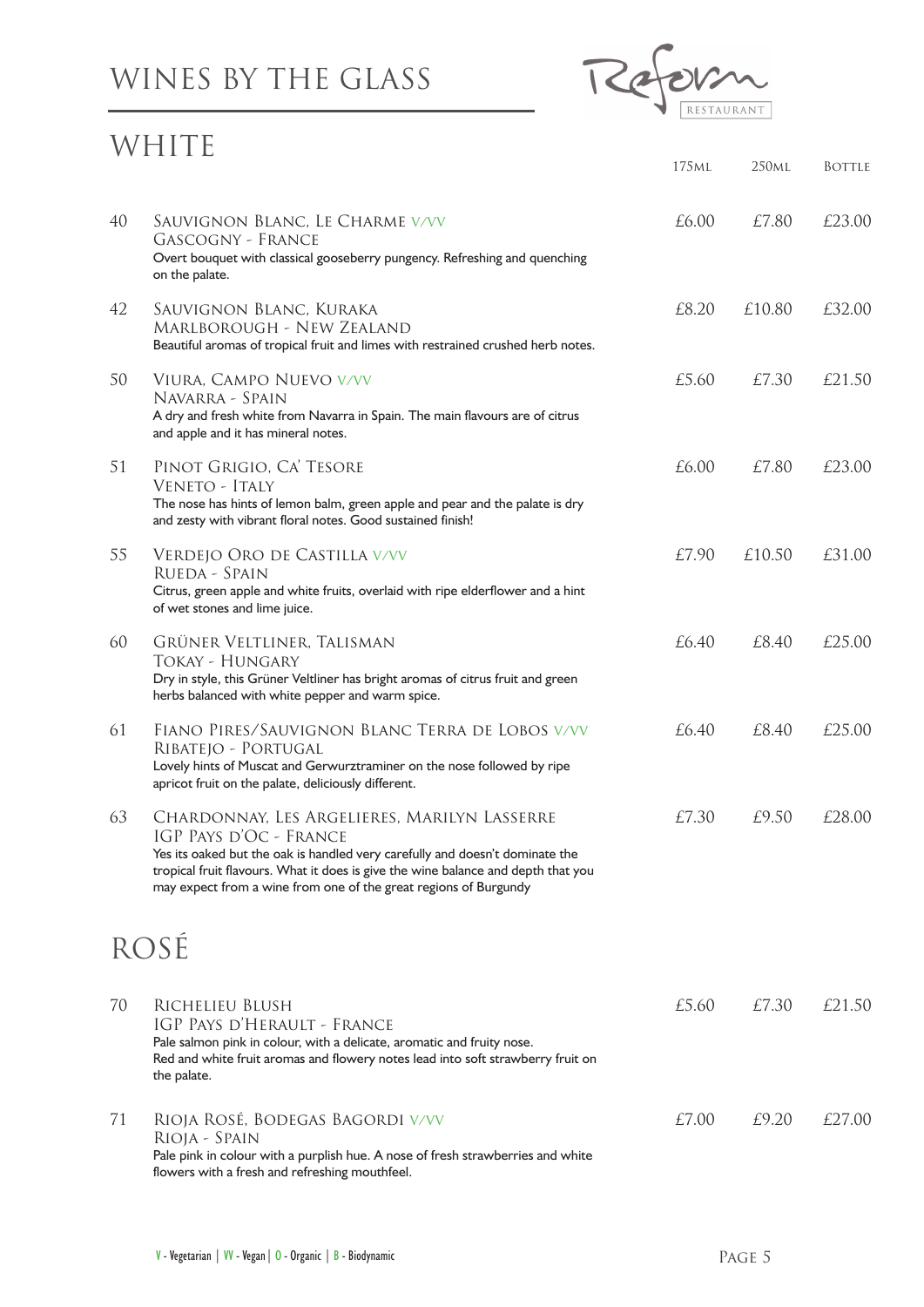#### WINES BY THE GLASS

#### RED



|     |                                                                                                                                                                                                                                                                                                                               | 175 <sub>ML</sub> | 250 <sub>ML</sub> | <b>BOTTLE</b> |
|-----|-------------------------------------------------------------------------------------------------------------------------------------------------------------------------------------------------------------------------------------------------------------------------------------------------------------------------------|-------------------|-------------------|---------------|
| 81  | MERLOT, LE CHARME<br>IGP PAYS D'OC - FRANCE<br>A ruby red appearance, with lovely cassis and raspberry flavours and slightly<br>spicy hints. A lot of fruit flavours on the palate with a hint of black pepper at the<br>finish.                                                                                              | £6.00             | £7.80             | £23.00        |
| 82  | SANGIOVESE, CA'TESORE V<br>PUGLIA - ITALY<br>Bright crimson in colour, the bouquet is of mature fruits with notes of cherry<br>and prune and a typical Sangiovese note of dried herbs.                                                                                                                                        | £6.40             | £8.40             | £25.00        |
| 90  | TEMPRANILLO, CAMPO NUEVO V/VV<br>Navarra - Spain<br>Attractive and fruity red with crunchy, leafy blackcurrant and strawberry fruit<br>flavours. Fresh, lively and very well made.                                                                                                                                            | £5.60             | £7.30             | £21.50        |
| 91  | CARMENÈRE, TURI<br>Central Valley - Chile<br>Intense purple in colour. Fresh aroma of blackberry and blackcurrant, melded<br>with spicy notes of tobacco and hints of vanilla. Ripe fruit flavours. Velvety and<br>light, this medium-bodied wine has a pleasing finish.                                                      | £6.40             | £8.40             | £25.00        |
| 93  | CABERNET SAUVIGNON, MONASTIER<br>IGP PAYS D'OC - FRANCE<br>Smooth, perfectly balanced, fruit forward Cabernet brimming with cassis,<br>cherry and hedgerow fruits. Its got great mouthfeel and is very soft on the<br>finish.                                                                                                 | £7.30             | £9.50             | £28.00        |
| 94  | RIOJA VEGA CRIANZA V/VV<br>Rioja - Spain<br>On the nose, there are notes of ripe fruit blackcurrants and cherries which<br>are well integrated with toasted aromas of cinnamon, caramelised toffee and<br>butter.                                                                                                             | £7.90             | £10.50            | £31.00        |
| 101 | SHIRAZ MONASTIER, ALAIN GRIGNON V/VV<br>LANGUEDOC, FRANCE<br>Bright cherry red colour with aromas of cassis and blackberry, hints of violet<br>and liquorice and subtle integrated oak. It has a dense and fruity palate with<br>silky tannins at the finish.                                                                 | £7.30             | £9.50             | £28.00        |
| 102 | PETIT SIRAH LA CETTO<br>Baja California - Mexico<br>A medley of fruit character from red currants to blueberries. Silky, velvety<br>tannins, nice concentration and weight. Rustic and Robust                                                                                                                                 | £7.40             | £9.90             | £29.00        |
| 103 | SMART DOG SYRAH, JP RAMOS<br>ALENTEJO - PORTUGAL<br>This is a wonderfully rich flavoured and full bodied red with spice and ripe<br>dark fruits. Full in the mouth but smooth and supple on the finish this is a really<br>great wine. Proof that Portugal continues to produce some of the most exciting<br>wines in Europe. | £7.40             | £9.90             | £29.00        |
| 104 | LUNTA MALBEC, MENDEL<br>MENDOZA - ARGENTINA<br>Dark intense red colour. Intense and very fruity on the nose, yet a very gentle<br>and drinkable wine. Top class malbec from Roberto de la Mota, Argentina's best<br>wine maker.                                                                                               | £8.70             | £11.40            | £34.00        |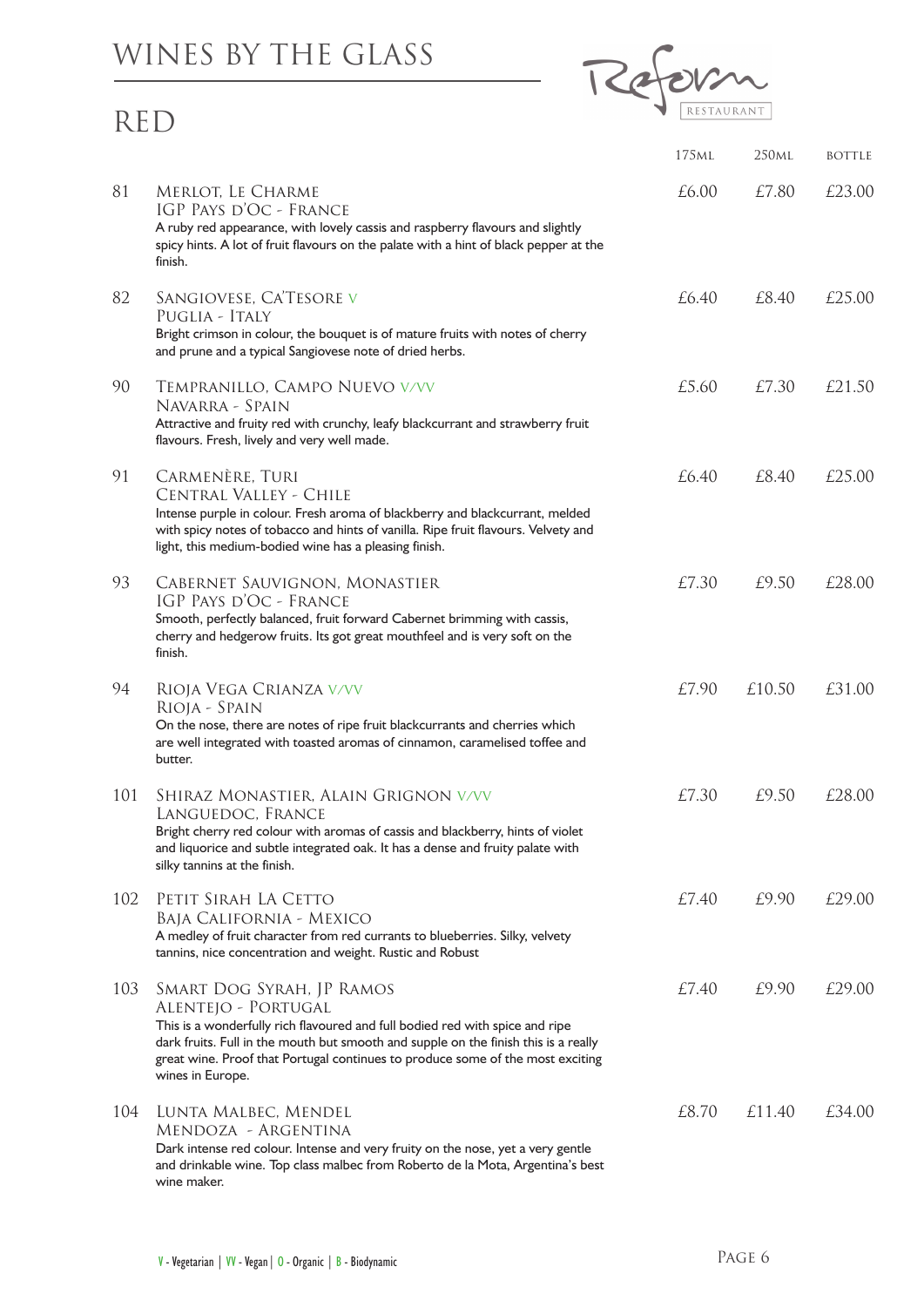ROSÉ WINES BY THE BOTTLE



| 70 | RICHELIEU BLUSH<br>IGP Pays d'Herault - France<br>Pale salmon pink in colour, with a delicate, aromatic and fruity nose.<br>Red and white fruit aromas and flowery notes lead into soft strawberry fruit on<br>the palate.                                                                | £21.50  |
|----|-------------------------------------------------------------------------------------------------------------------------------------------------------------------------------------------------------------------------------------------------------------------------------------------|---------|
| 71 | RIOJA ROSÉ, BODEGAS BAGORDI V/VV<br>RIOJA - SPAIN<br>Pale pink in colour with a purplish hue. A nose of fresh strawberries and white<br>flowers with a fresh and refreshing mouthfeel.                                                                                                    | f27(00) |
| 72 | COTES DE PROVENCE, HENRI GAILLARD<br>FRANCE<br>Shiny pink with pink petal reflections Develops aromas of mouthwatering<br>strawberries and raspberries while also releasing light tones of exotic fruits. A<br>well-balanced structure, full and fresh, with a lingering aromatic finish. | £32.00  |

bottle and the second state of the second state of the second state in the second state of the second state in

#### WHITE WINES BY THE BOTTLE

# ZINGY , ZESTY SAUVIGNONS

|    |                                                                                                                                                                                                                                  | <b>BOTTLE</b> |
|----|----------------------------------------------------------------------------------------------------------------------------------------------------------------------------------------------------------------------------------|---------------|
| 40 | SAUVIGNON BLANC, LE CHARME V/VV<br>GASCOGNY - FRANCE<br>Overt bouquet with classical gooseberry pungency. Refreshing and quenching<br>on the palate.                                                                             | £23.00        |
| 41 | Sauvignon Blanc, Turi<br>CENTRAL VALLEY - CHILE<br>Turi Sauvignon Blanc has intense and fruity aromas, zesty and crisp in the<br>mouth, with mineral hints and well balanced acidity.                                            | $f$ 24.50     |
| 42 | Sauvignon Blanc, Kuraka<br>Marlborough - New Zealand<br>Beautiful aromas of tropical fruit and limes with restrained crushed herb notes.                                                                                         | £32.00        |
| 43 | SANCERRE, DOMAINE SYLVAIN BAILLY<br>LOIRE - FRANCE<br>A highly aromatic nose of crushed gooseberry and orange blossom is followed<br>by an elegant, fully dry palate with notes of lime, minerals and green apple.<br>Wonderful. | f41.50        |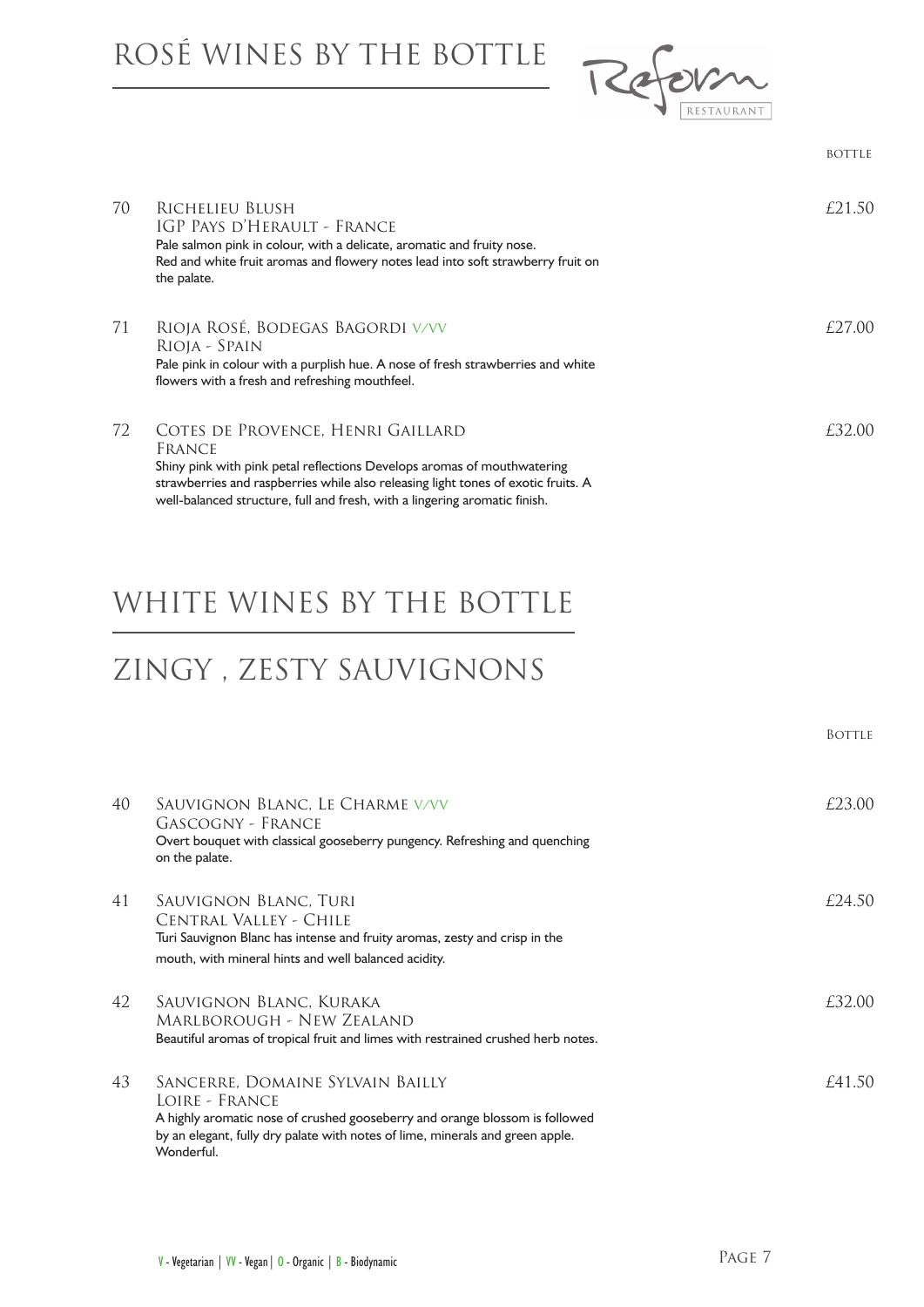#### ELEGANT, LIGHT & FRESH WHITES



|    |                                                                                                                                                                                                                                                                    | <b>BOTTLE</b> |
|----|--------------------------------------------------------------------------------------------------------------------------------------------------------------------------------------------------------------------------------------------------------------------|---------------|
| 50 | VIURA, CAMPO NUEVO V/VV<br>Navarra - Spain<br>A dry and fresh white from Navarra in Spain. The main flavours are of citrus<br>and apple and it has mineral notes.                                                                                                  | £21.50        |
| 51 | PINOT GRIGIO, CA' TESORE<br>VENETO - ITALY<br>The nose has hints of lemon balm, green apple and pear and the palate is dry<br>and zesty with vibrant floral notes. Good sustained finish!                                                                          | £23.00        |
| 52 | RIOJA BLANCO, BODEGAS MUERZA V/VV<br>RIOJA - SPAIN<br>The nose has aromas of conference pear, white flowers and some limey notes.<br>Fresh, clean and crisp in the mouth with good length and balance.                                                             | £25.00        |
| 53 | <b>GRILLO, RUPE SECCA V/VV</b><br>Sicily - Italy<br>Intense bouquet and lovely palate of citrus and tropical fruit flavors and<br>refreshing acidity.                                                                                                              | £27.00        |
| 54 | PICPOUL DE PINET, TERRASSES DE LA MER<br>LANGUEDOC - FRANCE<br>The perfect wine for a summer's day; bone dry and refreshing with flavours of<br>lemons, apples and a mere hint of almonds it makes an excellent alternative to<br>Sauvignon Blanc or Pinot Grigio. | £28.50        |
| 55 | VERDEJO ORO DE CASTILLA V/VV<br>Rueda - Spain<br>Citrus, green apple and white fruits, overlaid with ripe elderflower and a hint<br>of wet stones and lime juice.                                                                                                  | £31.00        |
| 56 | <b>CHABLIS, DOMAINE TESTUT</b><br><b>BURGUNDY - FRANCE</b><br>From the outstanding Domaine Testut, this superior quality Chablis never fails<br>to impress with its classic nose of citrus, minerals and floral hints and its elegant<br>clean palate.             | £45.00        |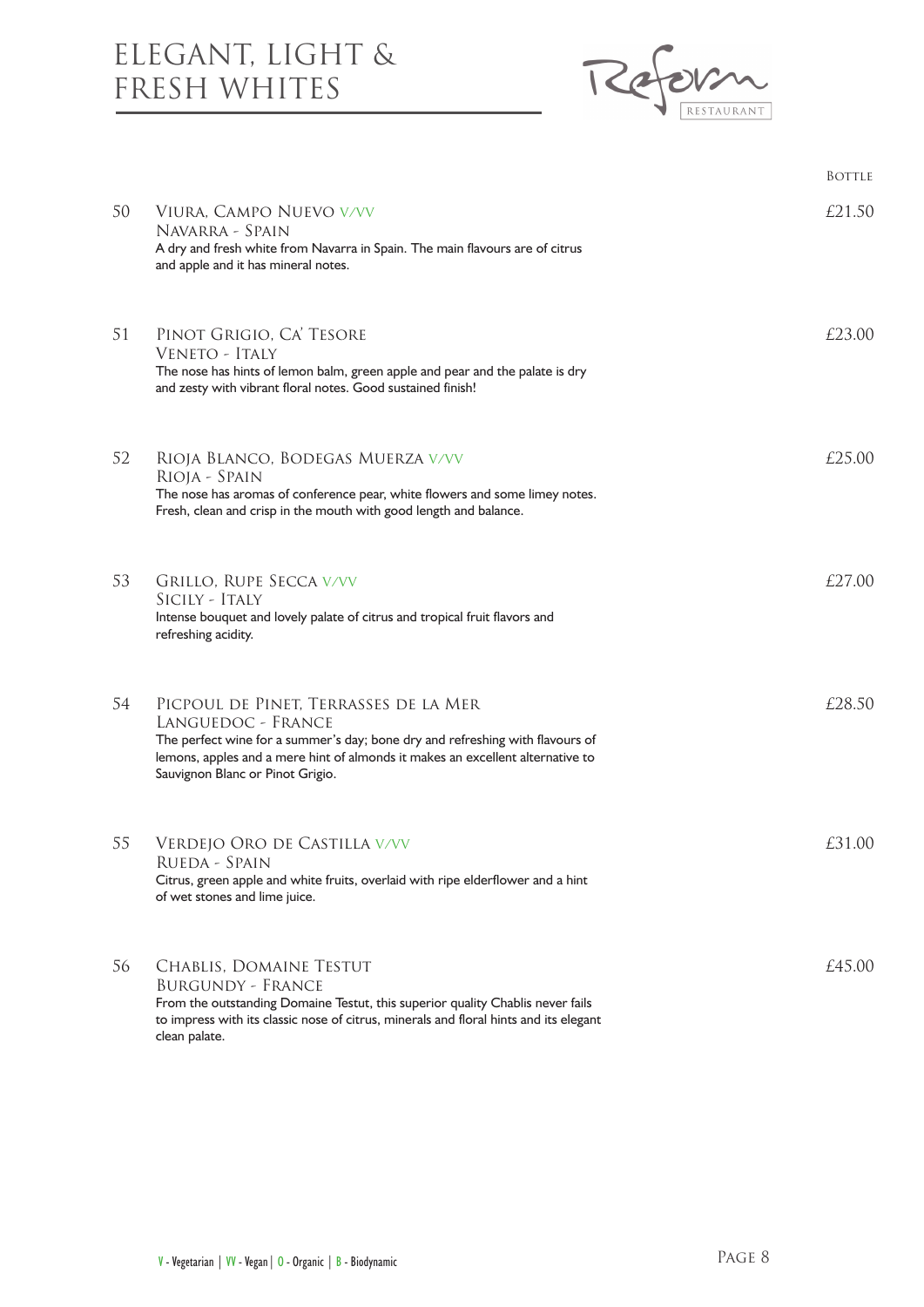#### AROMATIC, FRAGRANT & FRUITY WHITES



| 60 | GRÜNER VELTLINER, TALISMAN<br>Tokay - Hungary<br>Dry in style, this Grüner Veltliner has bright aromas of citrus fruit and green<br>herbs balanced with white pepper and warm spice.                                                                                                                            | £25.00 |
|----|-----------------------------------------------------------------------------------------------------------------------------------------------------------------------------------------------------------------------------------------------------------------------------------------------------------------|--------|
| 61 | FIANO PIRES/SAUVIGNON BLANC TERRA DE LOBOS V/VV<br>RIBATEJO - PORTUGAL<br>Lovely hints of Muscat and Gerwurztraminer on the nose followed by ripe<br>apricot fruit on the palate, deliciously different.                                                                                                        | f2500  |
| 62 | <b>GEWURZTRAMINER RESERVA, ALTO LOS ROMEROS</b><br>CENTRAL VALLEY - CHILE<br>Pleasing intensity of fruit aromas with floral notes such as jasmine and white<br>roses. On the palate it is light, with vibrant acidity, and a perfect balance.                                                                   | £26.00 |
| 63 | CHARDONNAY, LES ARGELIERES, MARILYN LASSERRE<br>IGP PAYS D'OC - FRANCE<br>Yes its oaked but the oak is handled very carefully and doesn't dominate the<br>tropical fruit flavours. What it does is give the wine balance and depth that you<br>may expect from a wine from one of the great regions of Burgundy | £28.00 |
| 64 | FIANO, CARLOMAGNO V/VV<br>PUGLIA - ITALY<br>Straw yellow shot with green; very full and intensely fruity on the nose with<br>exotic fruit such as melon and banana, featuring hints of citrus reminiscent of<br>grapefruit. On the palate it is very well balanced, with a good acidity backbone<br>and length. | £28.50 |
| 65 | CHARDONNAY KINGSTON ESTATE,<br>PADTHAWAY - WESTERN AUSTRALIA<br>A bouquet of intense peach like fruits with hints of citrus blossom. Refreshing<br>stone fruit flavours, balanced with good acidity and a touch of sweet oak.                                                                                   | £36.00 |
| 66 | PINOT GRIS, DOMAINE ROAD<br>CENTRAL OTAGO - NEW ZEALAND<br>Pears and stonefruit dominate the bouquet, together with hints of quince. The<br>sweet taste of pears and peaches comes through on the palate. This medium<br>bodied wine has a good texture and fine balance.                                       | £38.00 |

**Bottle** Bottle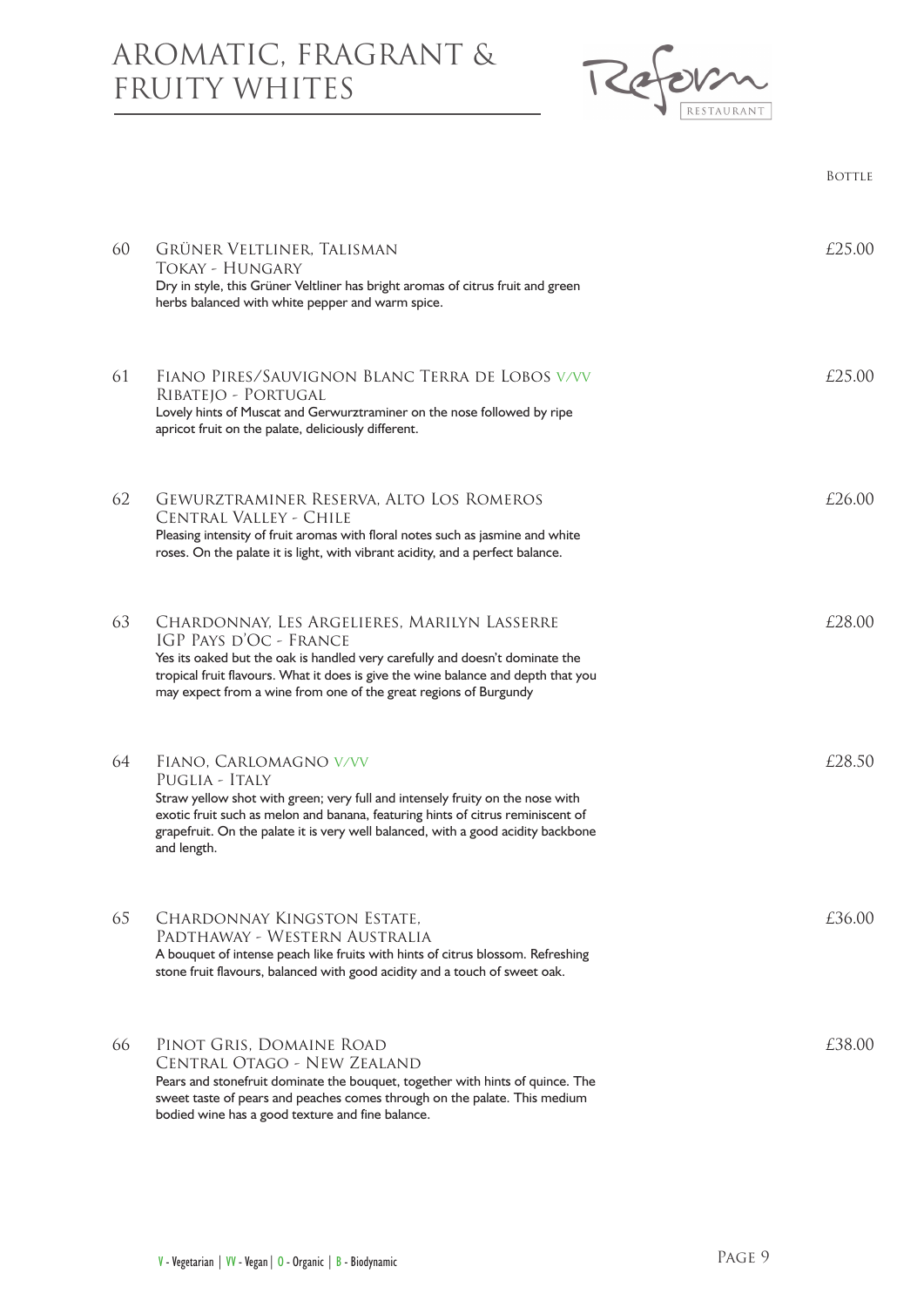#### RED WINES BY THE BOTTLE



### LIGHT & FRUITY

|    |                                                                                                                                                                                                                                                                                                            | <b>BOTTLE</b> |
|----|------------------------------------------------------------------------------------------------------------------------------------------------------------------------------------------------------------------------------------------------------------------------------------------------------------|---------------|
| 80 | PINOT NOIR, LAUTARUL, CRAMELE RECAS V/VV<br>BANAT - ROMANIA<br>Fragrant and fruity Pinot Noir with plenty of ripe red fruits, strawberries and<br>raspberries, fresh and crunchy with hints of spice.                                                                                                      | £22.50        |
| 81 | <b>MERLOT, LE CHARME</b><br>IGP PAYS D'OC - FRANCE<br>A ruby red appearance, with lovely cassis and raspberry flavours and slightly<br>spicy hints. A lot of fruit flavours on the palate with a hint of black pepper at the<br>finish.                                                                    | £23.00        |
| 82 | SANGIOVESE, CA'TESORE V<br>PUGLIA - ITALY<br>Bright crimson in colour, the bouquet is of mature fruits with notes of cherry<br>and prune and a typical Sangiovese note of dried herbs.                                                                                                                     | £25.00        |
| 83 | PINOT NOIR, KUKI<br>WAIRARAPA - NEW ZEALAND<br>Luscious and alluring aromas full of strawberry and cherry. Tastes of ripe<br>cherries, silky soft tannins and hints of spice.                                                                                                                              | £37.00        |
| 84 | MORGON 'LA CROIX GAILLARD', DOMAINE PARDON V/VV<br><b>BEAUJOLAIS - FRANCE</b><br>Deep purple colour and almost black core - this wine has a serious side to it.<br>Rich bubblegum and black fruit jam nose, slightly spicy with a touch of herbs<br>and cayenne. Long finish - very nice and not too soft. | £38.00        |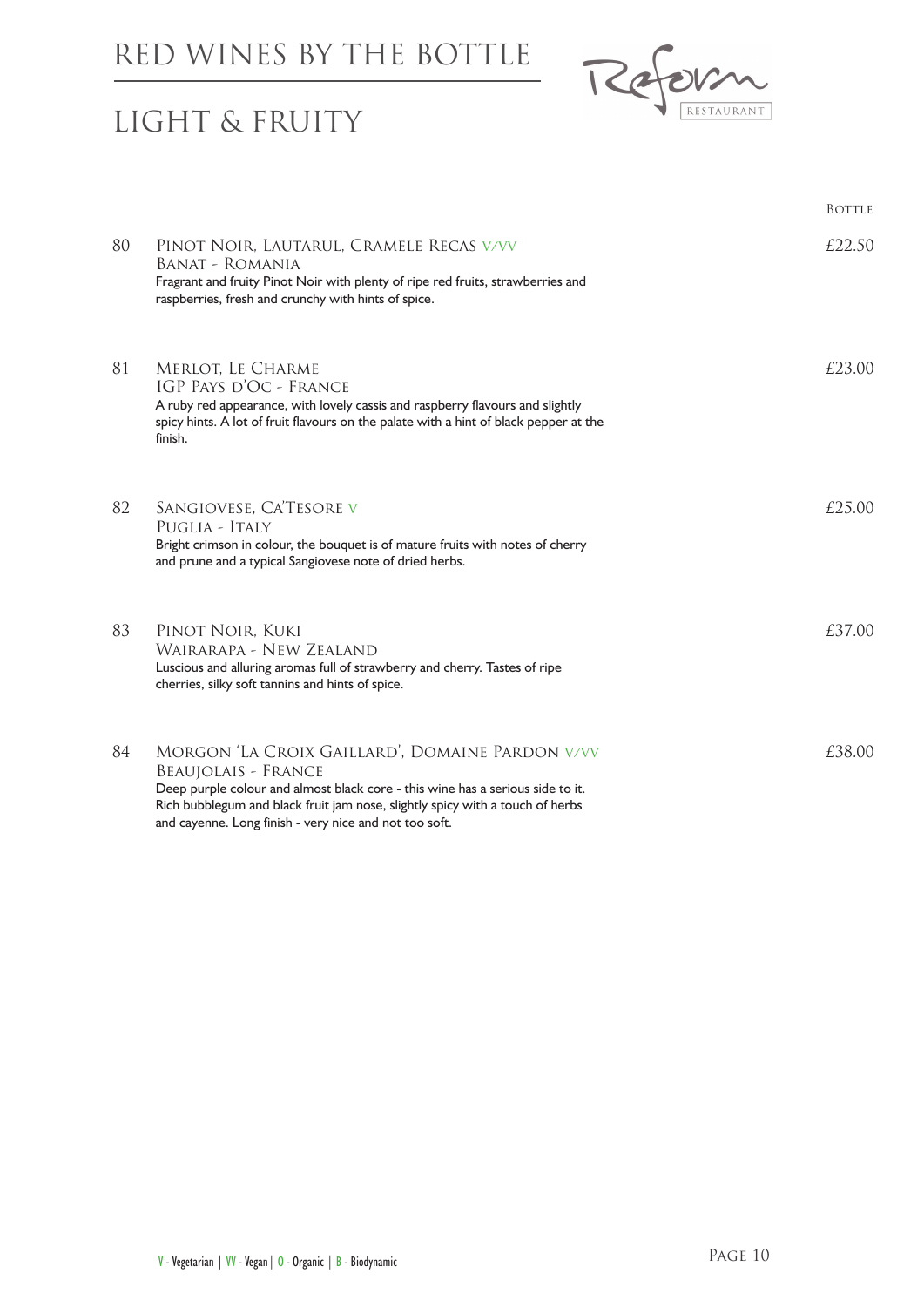#### JUICY & MEDIUM BODIED REDS



|    |                                                                                                                                                                                                                                                                                                                      | <b>BOTTLE</b> |
|----|----------------------------------------------------------------------------------------------------------------------------------------------------------------------------------------------------------------------------------------------------------------------------------------------------------------------|---------------|
| 90 | TEMPRANILLO, CAMPO NUEVO V/VV<br>Navarra - Spain<br>Attractive and fruity red with crunchy, leafy blackcurrant and strawberry fruit<br>flavours. Fresh, lively and very well made.                                                                                                                                   | £21.50        |
| 91 | CARMENÈRE, TURI<br>CENTRAL VALLEY - CHILE<br>Intense purple in colour. Fresh aroma of blackberry and blackcurrant, melded<br>with spicy notes of tobacco and hints of vanilla. Ripe fruit flavours. Velvety and<br>light, this medium-bodied wine has a pleasing finish.                                             | £25.00        |
| 92 | OLD VINES GARNACHA, PRINCIPE DE VIANA V/VV<br>Navarra - Spain<br>Full of primary aromas of roses and red fruit of both morello and black cherries.<br>These are well complemented with ripe banana, black pepper and vanilla from<br>the barrels. Easy drinking, with lots of upfront fruit, and hints of liquorice. | £26.50        |
| 93 | CABERNET SAUVIGNON, MONASTIER<br>IGP PAYS D'OC - FRANCE<br>Smooth, perfectly balanced, fruit forward Cabernet brimming with cassis,<br>cherry and hedgerow fruits. Its got great mouthfeel and is very soft on the<br>finish.                                                                                        | £28.00        |
| 94 | RIOJA VEGA CRIANZA V/VV<br>RIOJA - SPAIN<br>On the nose, there are notes of ripe fruit blackcurrants and cherries which<br>are well integrated with toasted aromas of cinnamon, caramelised toffee and<br>butter.                                                                                                    | £31.00        |
| 95 | PIGEOULET DES BRUNIER, VAUCLUSE V/VV<br><b>RHONE - FRANCE</b><br>This could be described as a mini Chateauneuf du Pape. Spicy and fruity on the<br>nose, on the mouth its full flavoured and peppery with good structure.                                                                                            | £39.00        |
| 96 | ALTADONNA CHIANTI CLASSICO DOCG, CHIOCCIOLI ALTADONNA V/VV<br>Tuscany - Italy<br>A big, rich wine of massive concentration with a wonderfully refined black<br>cherry & spicy plum fruitiness.                                                                                                                       | £41.00        |
| 97 | RIOJA VEGA GRAN RESERVA V/VV<br>RIOJA - SPAIN<br>Ruby red colour of medium intensity, clean and bright. Delicate and elegant<br>balsamic aromas with well-integrated roasted hints. Soft and fine on the palate,<br>with well balanced structure and a velvety texture.                                              | £52.50        |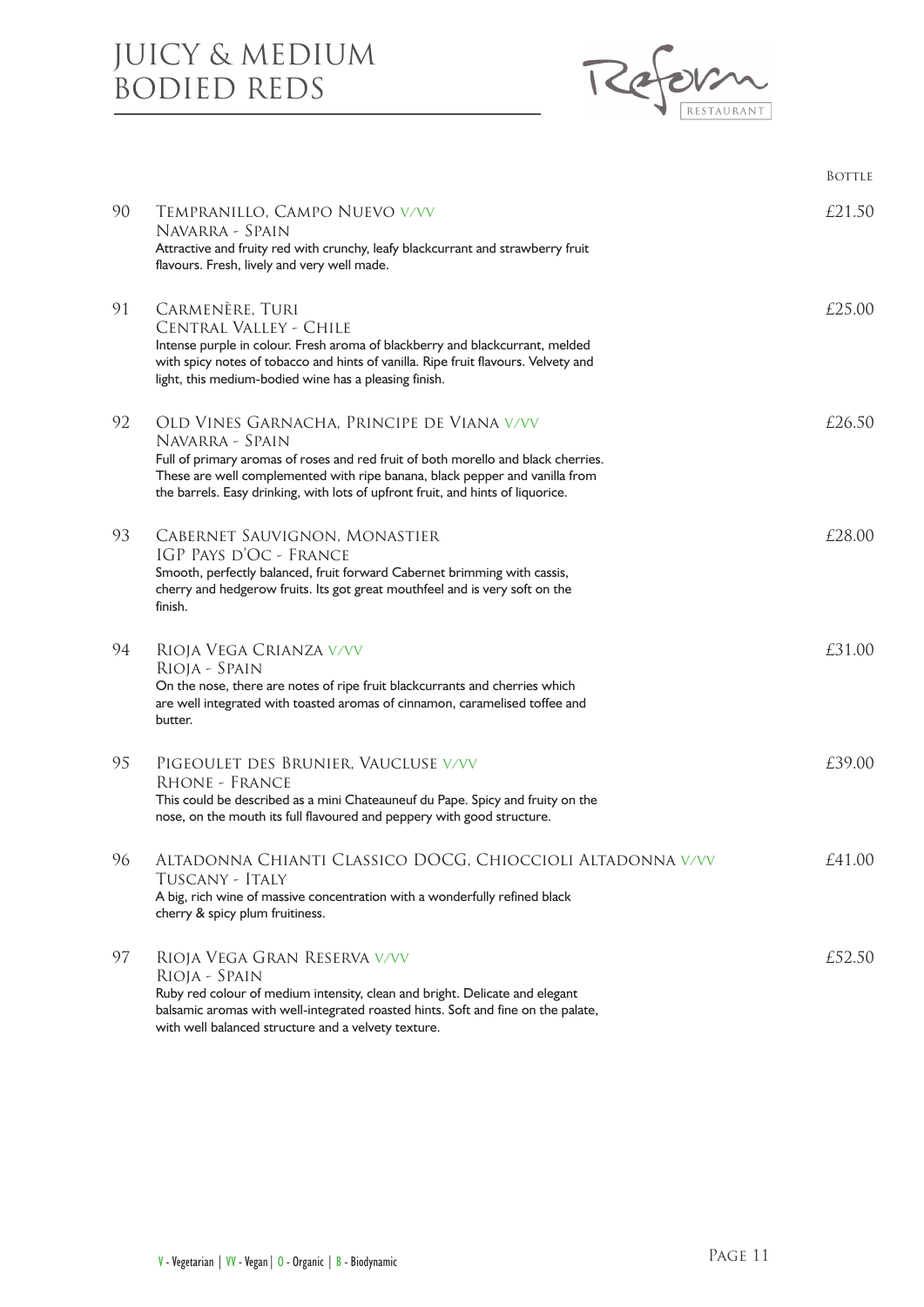# FULL BODIED & SPICY REDS



| 100 | CASTELAO/TRINCADERIA/CABERNET SAUVIGNON V<br>TERRA DE LOBOS, POCAS<br>RIBATEJO - PORTUGAL<br>Full of lovely crunchy fruit with floral hints on the nose, the palate is weighty<br>with rich red and black fruit character.                                                                                                    | £25.00 |
|-----|-------------------------------------------------------------------------------------------------------------------------------------------------------------------------------------------------------------------------------------------------------------------------------------------------------------------------------|--------|
| 101 | SHIRAZ MONASTIER, ALAIN GRIGNON V/VV<br>LANGUEDOC, FRANCE<br>Bright cherry red colour with aromas of cassis and blackberry, hints of violet<br>and liquorice and subtle integrated oak. It has a dense and fruity palate with<br>silky tannins at the finish.                                                                 | £28.00 |
| 102 | PETIT SIRAH LA CETTO<br>Baja California - Mexico<br>A medley of fruit character from red currants to blueberries. Silky, velvety<br>tannins, nice concentration and weight. Rustic and Robust                                                                                                                                 | £29.00 |
| 103 | SMART DOG SYRAH, JP RAMOS<br>ALENTEJO - PORTUGAL<br>This is a wonderfully rich flavoured and full bodied red with spice and ripe<br>dark fruits. Full in the mouth but smooth and supple on the finish this is a really<br>great wine. Proof that Portugal continues to produce some of the most exciting<br>wines in Europe. | f29.00 |
| 104 | LUNTA MALBEC, MENDEL<br>MENDOZA - ARGENTINA<br>Dark intense red colour. Intense and very fruity on the nose, yet a very gentle<br>and drinkable wine. Top class malbec from Roberto de la Mota, Argentina's best<br>wine maker.                                                                                               | £34.00 |
| 105 | JONTY'S DUCK, AVONDALE B<br>(SYRAH, CABERNETS, MERLOT, MALBEC, PETIT VERDOT)<br>PAARL, SOUTH AFRICA<br>The nose has hints of plums, raspberry and chocolate that lead to a wonderfully<br>full but soft palate with a touch of vanilla oak and a beautifully balanced finish.                                                 | £42.00 |

**Bottle** Bottle